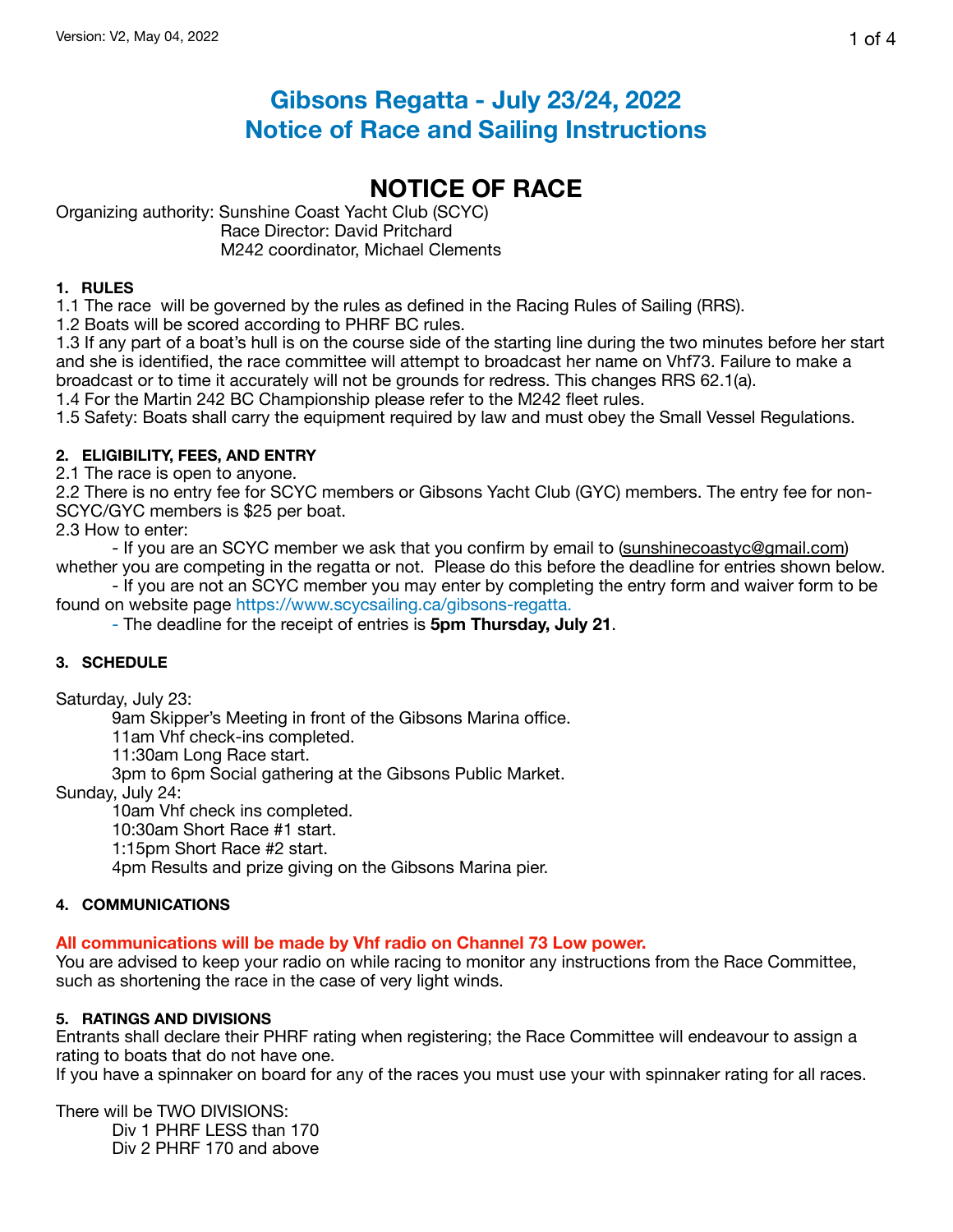## **6. SCORING**

We are scoring the races by Division.

| First place in Division  | 1 point                                    |  |
|--------------------------|--------------------------------------------|--|
| Second place in Division | 2 points                                   |  |
| Third place in Division  | 3 points                                   |  |
| Etc.                     |                                            |  |
| Did Not Compete (DNC)    | Number of boats entered in Division plus 1 |  |
| Did Not Start (DNS)      | Number of boats entered in Division plus 1 |  |
| Did Not Finish (DNF)     | Number of boats entered in Division plus 1 |  |
| Disqualified (DSQ)       | Number of boats entered in Division plus 2 |  |
| No throw outs            |                                            |  |
|                          |                                            |  |

Points from each race are added to determine the overall Division winners.

## **7. AWARDS**

Awards will be given for: Overall winner Division 1 Winner Division 2 Winner Best First Time racer ("First Time" being defined as a boat sailing in an SCYC race for the first time).

## **8. INSURANCE**

Each participating boat shall be insured with a valid third-party liability insurance with a minimum cover of \$2 million per event or the equivalent.

## **9. DISCLAIMER OF LIABILITY**

Competitors participate in the event entirely at their own risk. See RRS rule 4, Decision to Race. The organizing authority will not accept any liability for material damage, personal injury, or death, sustained in conjunction with, prior to, during, or after, the race.

# **SAILING INSTRUCTIONS**

## **1. RACE SCHEDULE AND COURSES**

## **1.1 Saturday, July 24, 2022: The "Long" Race.**

**Check-In**: Call the Committee Boat on Vhf 73 (Low power) when on your boat and ready to sail between 10:15am and 11am for 11:30am start.

## **Course**:

The course is approx. 14 nm., starting outside the Gibsons Harbour and circumnavigating the islands located between Gibsons and Bowen Island (Popham, Pasley, Worlcombe, and Hutt Island) and finishing off Armours Beach on the Gibsons waterfront. In normal weather conditions the direction of circumnavigation is expected to be anti-clockwise, however it may be sailed in the other direction if the Race Committee decides it would be better in the conditions on race day.

WARNING: Take note of the very extensive shallows around the marked rocks off the western side of Bowen Island and behind Hutt Island.

A **Course Chart** is available at <https://www.scycsailing.ca/gibsons-regatta>

**Start Time**: 11:30am. All boats will start together.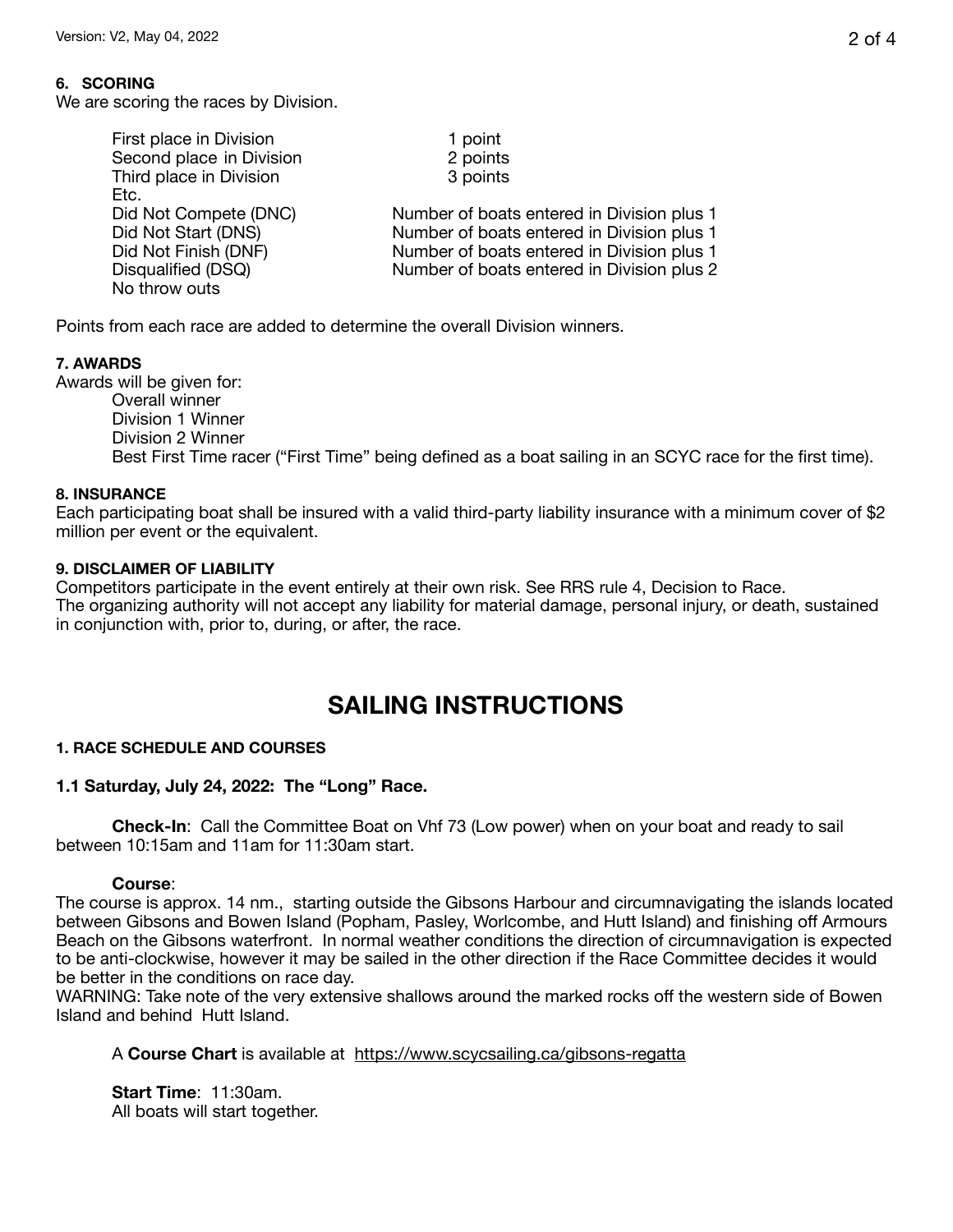**Start line location:** Between the southern point of Home Islet at 49° 22.985'N 123° 29.750'W and an orange buoy located at approx. 49° 22.862'N 123° 30.303'W.

A Sailing Committee power boat displaying an orange flag will be stationed on the seaward side (the noncourse side) of the start line to watch for boats which may be over early.

**Start sequence:** - see section 2.1 below.

**Finish-line location:** Off Armours Beach on the Gibsons waterfront between an inner orange buoy located at approximately 49° 24.255'N 123° 30.003'W and the Race Committee power boat having an orange flag, on station at approx. 49° 24.219'N 123° 29.894'W

When approaching the finish please call the Committee Boat on Vhf Ch 73 to advise them of your approach to help identify you when crossing. The Committee Boat will record the GPS time of your finish and will advise that time by VHF. Keep your own record of your finishing time.

**Time Limit**: 4pm but if any boat is finished by 4pm the time limit is extended to 4:30pm. The race may be shortened if it is determined that no boat is likely to finish by 4pm.

## **1.2 Sunday, July 24, 2022: Two "Short" Races.**

**Check-In**: Call the Committee Boat on Vhf 73 between 9:15am and 10am for a 10:30am start of the first race.

**Course**: The short course is approx. 6 nm. and is expected to be sailed in 2 hours, or less. The same course will be used for both short races. It may be sailed in either direction, as advised by the Race Committee before the start procedure.

#### A **Course Chart** is available at <https://www.scycsailing.ca/gibsons-regatta>

## 1**.3 First Short Race July 24**

#### **First Race Start Time:**

There will be separate starts for each division<br>Division 2 (PHRF of 170 or more) 10:30am Division 2 (PHRF of 170 or more) 10:30am<br>Division 1 (PHRF less than 170) 10:35am Division 1 (PHRF less than 170)

**Start line location:** Between the green can buoy Q57 located off Soames Point

at 49°24.774'N 123° 29.044'W and the Sailing Committee power boat carrying an orange flag and on station at the seaward end of the start line at approximately 49° 24.665' N 123° 28.932' W

**Start sequence:** For the Division 2 boats starting first the sequence is as per section 2.1 below. Division 1 boats will start 5 minutes later with Vhf warnings from the Committee Boat at 4, 1, 0.

**Finish:** The finish line is off Armours Beach and is the same as for the Long Race

**Time Limits**: 2hrs from Division start

The course may be shortened if it seems that no boat will finish within the time limit.

## 1**.4 Second Short Race July 24**

The course and start procedures for race 2 will be exactly the same as for race 1 except for the check in and start times.

**Second Race Check In: By 1pm** 

## **Second Race Start Time:**

Division 2 (PHRF of 170 or more) 1: 10 pm Division 1 (PHRF less than 170) 1: 15 pm